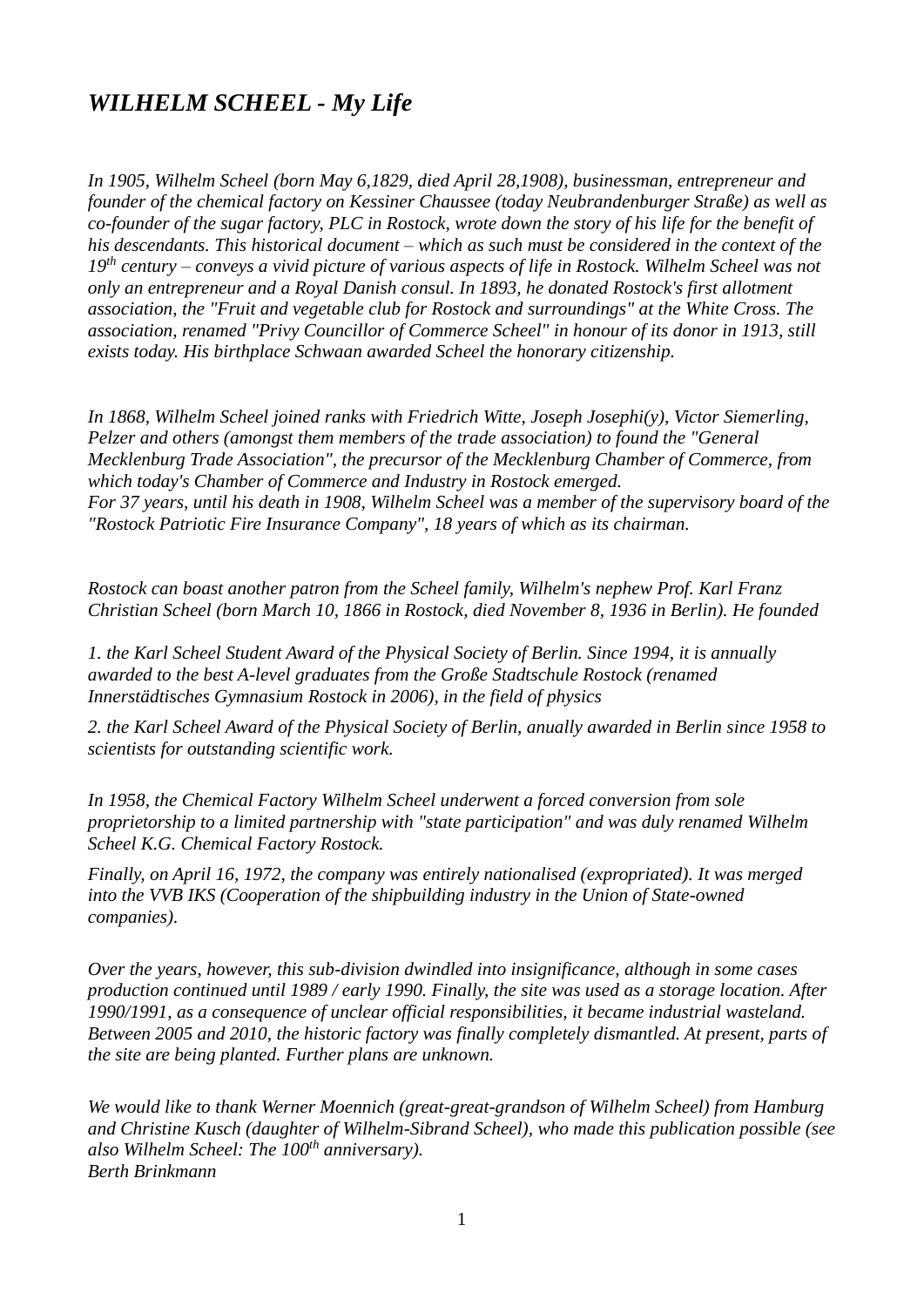#### *WILHELM SCHEEL - My Life*

## **The 60 years 1845 – 1905 which were delightful because they consisted of work and toil.**

*On May 6, 1829, I was born in Schwaan, a small town in Mecklenburg-Schwerin, to the baker and innkeeper Friedrich Martin Scheel and his wife Marie, née Gaedt. I attended the local elementary school, until I was confirmed on Palm Sunday in 1845. I was considered a reasonably talented, good student, although I secretly skived school for eleven weeks during the very severe winter of 1844/45, preferring to hang around and practice smoking and other forbidden things in the Schwaan Lindenbruch (despite the severe cold of some 21 to 26 degrees Celsius below zero).* 

*The day after Easter 1845, my parents organised for me and my few belongings to be brought from Schwaan to Rostock. The journey was effected on a sleigh returning from Hamburg to Rostock, whither it travelled twice a week – on unmacadamised roads – as a sidecar of the postal service. As a student in Schwaan, I had been rather wild for the past six months, and it was with concern that my dear teacher Gustav Schulz urged me to turn over a new leaf and hence become a different, decent person.* 

*This sharp exhortation had affected me, the hitherto unrestrained boy, more than the parting from my dear parents' home. With firm intentions I entered the office of my instructor, Moritz Rehberg, that evening. A tear fell on the hand that grasped the door handle. My instructor, a strict, righteous man, recently married, ran a grocer's shop, which he aimed to expand.*

*The spacious shop could be entered from Mönchenstraße via the restaurant which the postmistress, one widow Töppel, ran opposite the Rostock weigh house. The entrance to the private premises,on the other hand, gave onto Poststraße, now Krämerstraße (the building was a corner house). An office, 12 feet long and 12 feet wide, was attached to the shop. This office was an oriel jutting into what is now Krämerstrasse just opposite the house of A. F. Dolich. Thus located, with three sides facing the open road and high, small-paned windows on every side, the office vouchsafed the three apprentices a most spectacular view of Poststraße, Vogelsang, Marienkirche and Kibbenibberstraße.* 

*A bitter cold engulfed us without respite from mid-November 1844 and until after Easter 1845, transforming the river into a solid mass of ice. Hence, the beach-wagons drawn by two horses, which, assigned by prerogative, usually took the grain from the granaries to the sea-going vessels moored at Rostock beach, took to driving their loads directly to Warnemünde, where the ships were duly loaded. These transports on the thick ice were still being effected several weeks after Easter. The location of our shop on the Mönchenstraße (also known as Pentecost Market Street) had its benefits: Non-local customers who had come for their Pentecost shopping at the Hamburg merchants Alexander or Ascher, mistook us for merchants from Hamburg and made extensive purchases. The grocers referred to, Alexander and Ascher, used to come with large freight cars, having permission to trade in Rostock duty-free for a period of 14 days.*

*Alexander had his depot opposite our premises, at the wine merchant Ahlers, now Bencard. H. Ascher exhibited his goods – coffee, rice, sugar, spices and tropical fruit – further down Mönchenstraße, at what was at the time the wallpaper factory A.F. Dolich, and is now Janzen's fish market. We apprentices were instructed to check that the Hamburg competitors did not open their depots before the second day of Whitsun, at 4 pm, and only until Saturday evening during the second week of Whitsun. Even then, however, the law was frequently circumvented: Thus, the Hamburg tradesmen delivered the goods to the customers after the Whitsun market was closed, pretending that the goods had been ordered during the Whitsun market but that delivery had, until*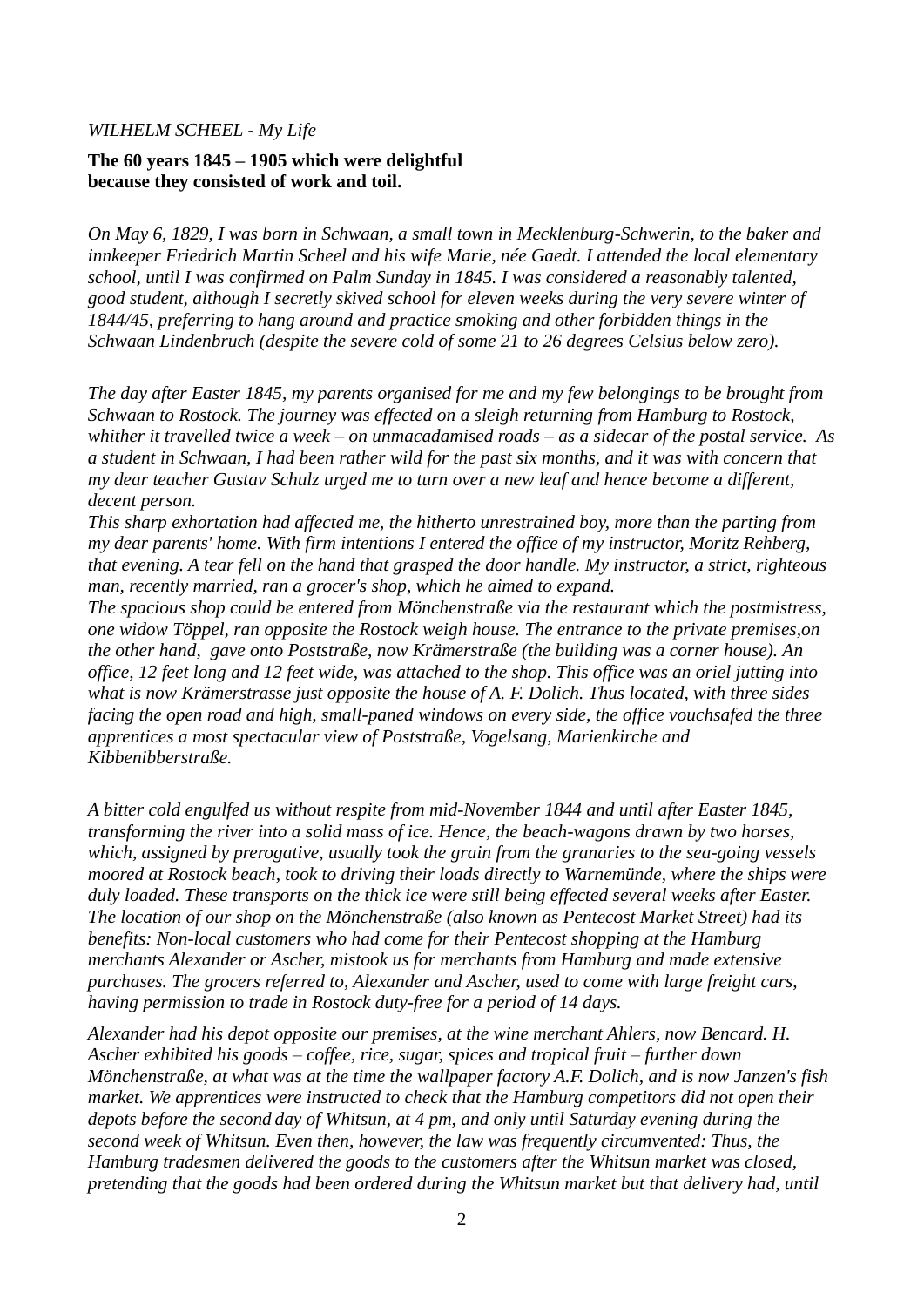*then, not been possible. The habit of recommending their goods as cheaper by distributing Commodity Price Currents from house to house during the Whitsun market, was taken up by the Rostock grocers H.C. Philibert, L. Sarkander, Moritz Rehberg and others. I was convinced that our shop had the greatest advantage from these circumstances and that we did the best business of all.*

*Due to my good conduct, my instructor curtailed my apprenticeship – 3 years as of Easter 1845 – by three months. On New Year's Day 1848, I accordingly accepted the position of clerk with the merchant Adolph Becker, with an annual salary of 80 Thaler. My instructor was well educated: He had passed his apprenticeship at Saniter & Weber, then the one business in Rostock with worldwide connections; he had subsequently worked in France, England and Szczecin for several years; He was the eldest son of the vicar Becker of St. Mary's Church. Besides the small grocery shop, we had the largest and most beautiful stock of cigars ranging up to the most expensive prices.*

*At Becker's I held a position of trust, but had too little to do and was frequently bored. Hence, I used my free time to do the accounts for the widow Flättner, formerly the widow Meyer, who lived opposite us at Blutstraße No. 7. She ran a fruit and delicatessen shop. The remuneration was 3 Louisdor per annum. On March 23, 1851, I left Becker and Rostock, to take up a position at the office of the shipping agent Carl Ferdinand Unger, Hamburg, representative of the Hamburg-Magdeburg-Prague Steamship Towing Company. I started the job on April 1, 1851. The salary was only 500 Mark per annum, but my parents, who did not want me to starve, pledged to add fifty Thaler, i.e. 150 Mark every three months. I had received the first 50 Thaler upon my departure from Schwaan.* 

*On April 15, 1851, only thirty Thaler cash were left of this sum. Hence, when my guardian, master mason C. Woderich from Schwaan, wrote to inform me that the proceeds from the large inn, two dwellings, numerous fields and teams, did not allow for further allowances, I was quite desperate. I decided to eke out my income by working as a commission agent in Hamburg for my friends in Mecklenburg. The aforementioned 30 Prussian Thaler, i.e. 75 Hamburg Kurant Mark, were registered as working capital in my Italian double entry accounts. I did not touch this small capital, although for the next 8½ months I often lived in want, skipping lunch and living on coffee and bread rolls. Only once, when my dear uncle Chr. Ahrens from Rostock, a gentleman of private means, came to visit me, I was treated to a warm meal for lunch by this paternal protector.*

*My small business consisted in the purchase and shipment of pigeons to my former instructor Rehberg in Rostock, in the purchase of copper plates and copper nails from Samuel Watkinson in Altona (who ordered them from England) for my uncle, the coppersmith W. Hübner and in the purchase of goods for customers and friends in Schwaan, e.g. Mrs. Stoldt from Schwaan.*

*Even if these small business transactions were of no significant financial benefit, they constituted a stimulating occupation and were a useful way of spending my free time. In December 1851, my former instructor Rehberg informed me that he had recommended me for a post as clerk with his friend Ernst Schmidt in Rostock. On December 16, I first went to visit to my sister, who was married to the accountant Hoch, in Worin. – The fact that my parents were unable to continue the promised allowance had turned out to be a blessing in disguise. I had never touched the rest of the thirty Thaler, but had, with the utmost care, noted every penny of income and expenditure in my balance. In Hamburg I had not a shilling debt, but had, according to my accounts, increased my reserve funds from 30 Thaler to 61 Thaler 26 shillings. With this sum in my pocket, I returned to Mecklenburg where, on January 1, 1852, I took up a position with Mr. Ernst Schmidt.* 

*In this job, which implied selling low carbon steel and bituminous coal to a large clientele of*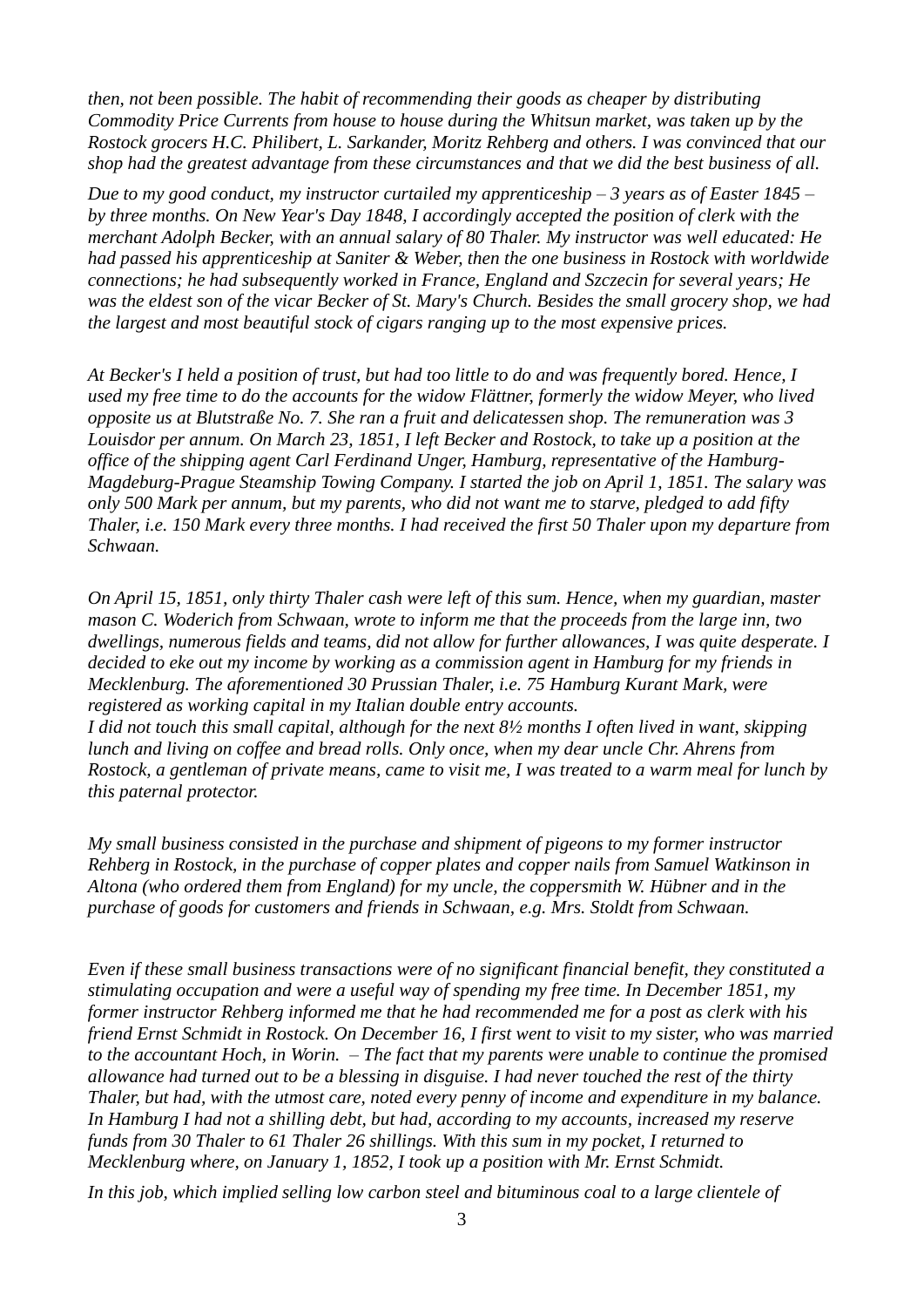*blacksmiths and locksmiths, I was very happy, especially since my dear, highly decent instructor gave ample proof of his satisfaction with my work.*

*In addition to bar iron from Stockholm and England, we purchased large steamer loads of hemp from St. Petersburg, which we regularly sold to the large caulkers in Rostock and to all ropemakers and fishermen in the inland of Mecklenburg. These transactions assured us decent profits.*

*With the outbreak of the Crimean War, Russia dropped out as a supplier of hemp, which resulted in a price explosion. We had accumulated a considerable stock for our long-standing customers; however, though anxious about how we should satisfy our loyal customers later on, we could not resist the temptation of selling most of our stock in bulk to Lübeck: We had purchased 336 pounds of hemp at 13 Thaler per 200 pounds. We now sold this hemp at 28 Thaler per 200 pounds. F. W. Folsack, our agent at the time, would not let us rest. In the meantime, we had bought Polish hemp, which did nicely for our domestic customers. – We had raked in a fortune. My distinguished instructor Schmidt – he likewise the son of a vicar – remained modest and did not let it be noticed that he had become a rich man overnight.* 

*Neither had this exciting time gone to my head; however, I was haunted by the urge, first aroused in Hamburg, to do my little business for my own account. Thus, I sold beautiful cigars obtained from Hamburg to the customers, blacksmiths, etc., with a return of 8 shillings p. ¼ box.*

*My instructor's relatives, wealthy country folk, trusted me so much, that they entrusted to me the butter that had not been sold during the summer months, often between 10 and 30 1/3 tonnes. They had, indeed, come to the conviction (as it is, well-founded) that little Wilhelm Scheel obtained the best, most substantial prices. I was happy that all the world was pleased with me, and showed a pleasing and attentive manner towards everyone. The 4¼ years I spent in this job were very nearly the happiest of my life. Besides this, however, I was not above providing numerous plumbers with various boxes of tinplate obtained in Hamburg, which I sold with a profit of 12 shillings per box. I also provided the optician Paetsch with what brass he required.*

*Rather than hampering me in any way, my instructor, Schmidt, observed my activities with a benevolent eye.*

*The mayor of Schwaan, Mr. Daniel, who resided in my mother's house, was well-disposed towards the ambitious boy from Schwaan: as head of the town, which boasted a significant brickyard, he was able to purchase 200 tonnes of coal from me at 12¾ Thaler per double tonne, delivered by barge to the brickyard in Schwaan free of charge. My advantage was that I could make a better price than others: The agent F. W. Martens from Rostock had overreached himself with the amount of coal and sold me a load so cheaply that I made 60 Thaler with the Schwaan deal. My joy upon this first great gain was such that I was wide awake all night, a night never to be forgotten. In return, I bought 51 000 bricks from the Schwaaner brickyard at 10½ Thaler per 1000 bricks. These bricks I sold for 13 Thaler per 1000 bricks to the authorities of the Rostock city district Toitenwinkel for the construction of a prison. The delivery to the construction site was included free of charge. However, since the cart drivers' privilege still persisted at that time, carriage costs were very high. The brick business therefore yielded but a small premium.* 

*For quite some time I had been desirous of a job as a traveller, as I wished to meet the customers on the home market. In April 1855, I left my dear instructor Schmidt, and, almost against Schmidt's wishes, entered the large business of Mr. Ernst Brockelmann. Not only did he manage 40 large*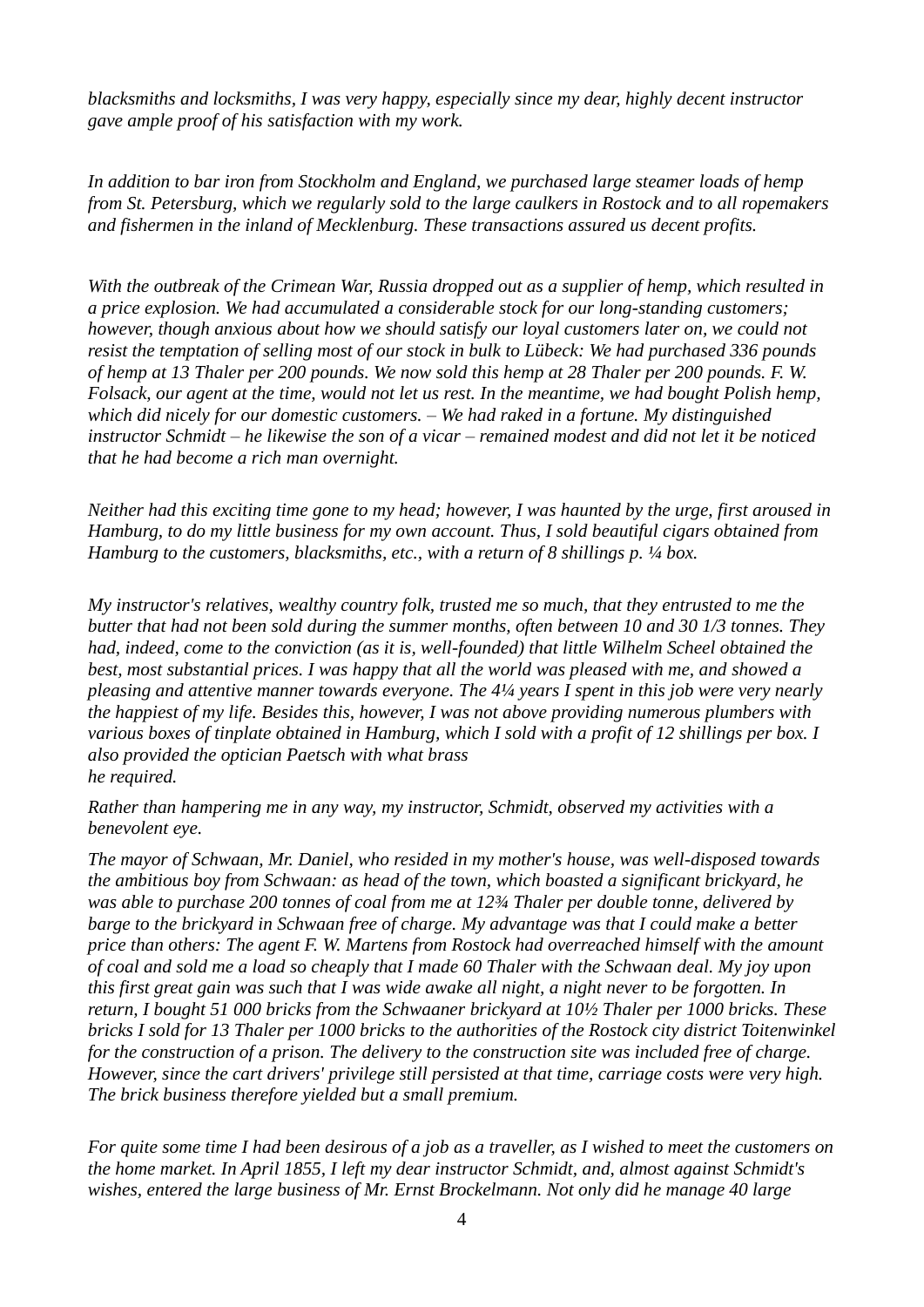*sailing ships and run a soap factory along with an oil mill, but his grain trade was the largest business Mecklenburg has ever seen.*

*My expectations were not fulfilled. At first, I felt out of place, and I missed Schmidt's minute order. The accounting was 2½ years in arrears, because the son-in-law Theodor Schwarz, who had been responsible for the books, had been detained as a state prisoner in Bützow for political reasons for that period of time. The task of bringing the books up to date was assigned to the apprentice Carl Trendelburg from Wismar and myself. I still believe that in secretly slipping us 20 louis d'or each on Christmas Eve, old Mr. Brockelmann wished to express his appreciation for the assiduity with which we had attended to this matter.*

*During the Crimean War, neutral ships were permitted to operate in Russian ports. The enterprising Ernst Brockelmann made use of this circumstance: Our treasurer Gustav Kindler and Brockelmann's son Carl were sent to Galatz to purchase various shiploads of wheat and maize from Galatz and Braila. These were sold from Rostock, mostly to England. At first, the economy favoured these undertakings. The price for a small bushel of wheat, which was 2 Thaler 28 Shillings when Gustav Kindler left, rose to 4 Thaler during the following months.* 

*The never resting Ernst Brockelmann became insatiable. His appetite had become too big. The transactions in the Russian ports had not even been completed, when, by the end of 1855, large quantities of rye were purchased in America. The ships for the transport of the huge amounts of rye to Europe were chartered at expensive freight prices.*

*The enterprise failed. The rye prices went down, and the ships chartered at great expense were offered for other purposes and loaded with cotton or other commodities. However, the difference in the freight prices cost us a fortune.*

*Unfortunately, Ernst Brockelmann, who was personally very frugal, became involved in a doubtful business in Güstrow.*

*In his eyes, his his son-in-law Schwarz, who was still in custody at Bützow, had incriminated his codefendants, the Wiggers brothers, by his confessions. This supposed offence, Brockelmann could not forgive, and he therefore did not want to see Theodor Schwarz back in Rostock. Brockelmann persuaded himself that he had to set up a business for Schwarz in Güstrow. In my opinion, however, this was not prompted by the wish to secure Schwarz a living; rather, old Mr. Brockelmann wanted to make money by setting up a large machine factory and iron foundry.* 

*Brockelmann, hitherto an enterprising and prominent businessmann favoured by good fortune, now found his luck failing. The American business had already cost a lot of money, and the largescale factory in Güstrow was devouring considerable funds. When finally the money crisis broke out in Hamburg in the last months of 1857, we, too, were confronted with scarcer funds and an increasing reserve of wealthy patrons and friends. When the largest companies in Hamburg were said to be in distress, some even facing ruin, our credit was likewise shaken. The reverberations of this shock continued until the company slowly perished.*

*These experiences and circumstances had made me very cautious, almost anxious. However, when the annual income from my salary and my side businesses amounted to some 1000 Thaler, I did find the courage to set up my own household: I became engaged to the 24-year-old Wilhelmine Baeder, eldest daughter of the lawyer C.F. Baeder of Rostock.* 

*My admission as citizen and merchant in Rostock dates from 14 September 1857 and at that time cost several hundred Thaler.*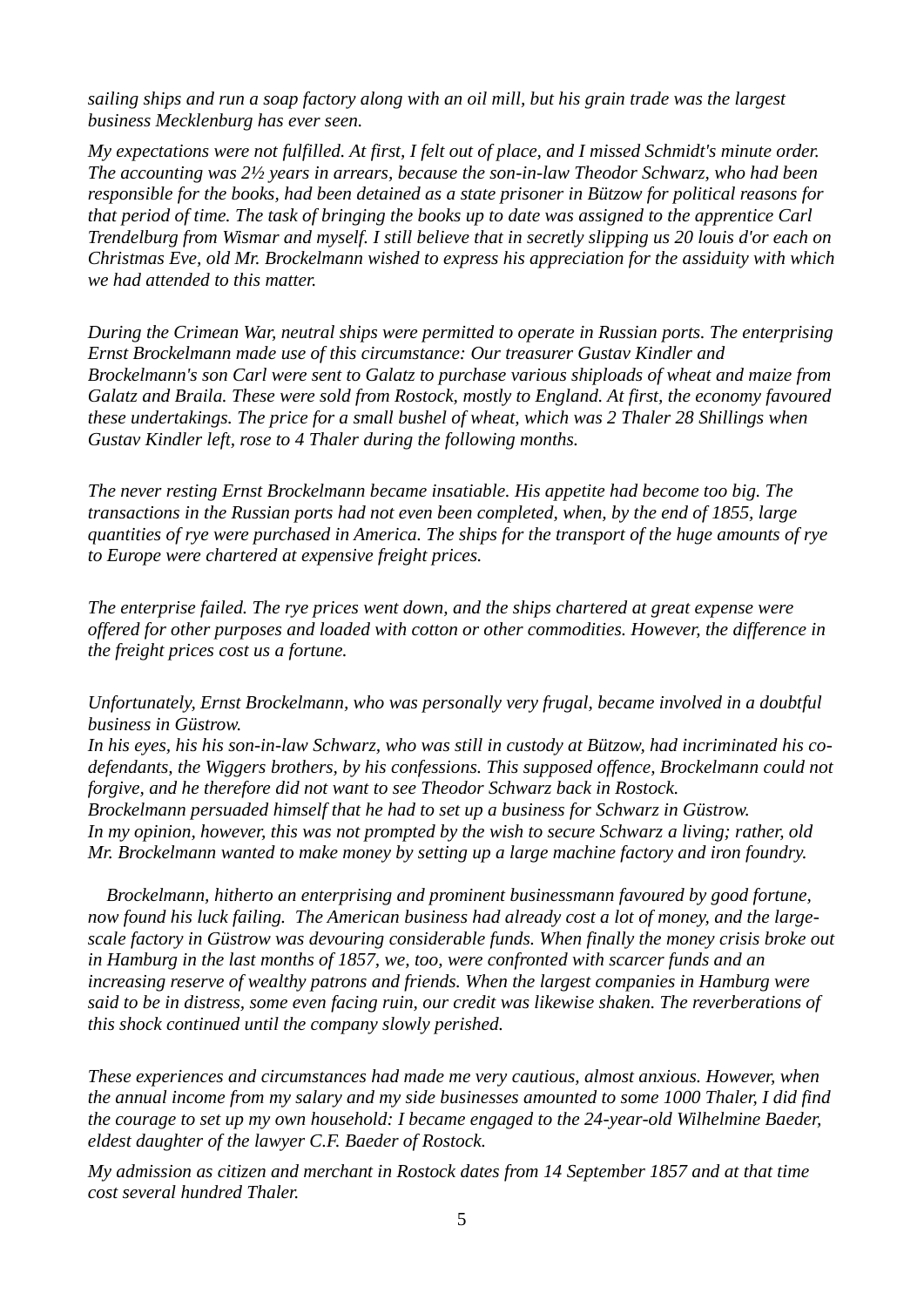*My father-in-law, who had acquired quite an ample fortune as an ordinary lawyer, had reduced his cases to a minimum. Together with auction secretary Schwahn, based at Burgwall 1, he tried his hand at money transactions. He eventually gave up his practice altogether, in order to devote his time to buying and selling such bank shares at the Berlin stock exchange as were discussed in the financial newspapers, namely Dessauer, Geneva, Thuringia, Bremer and others. The old gentleman was very pleased with my joining the family; he even overestimated my abilities. However, he frequently attempted to impress on me that the articles which I traded required the payment of wages, while his shares, securities etc. did not. It would be too much to say that the he induced me to speculate on the stock market, but this was not due to any lack of encouragement. The old gentleman's learning and knowledge impressed me.* 

*In early 1858 I began to acquire bank shares in Berlin through the global company Breest & Gelpcke, making some 1000 Thaler in the first months of 1858. On August 13, 1858, the happy lawyer Baeder had an opulent wedding organised for his daughter Wilhelmine. As newly-weds we moved into a modest home in Grubenstraße corner Hartenstraße, where we stayed for 7 years with the baker Hermann Methling.*

*My wife had two sisters:*

- 1. *Marie, who married Dr. Eduard Mahn of Ribnitz, now Warnemünde;*
- 2. *Elise, who married the merchant Naeser of Dippoldiswalde in Saxony.*

*The only brother, Fritz Baeder, was not favoured with much talent and had moreover been neglected by his father (in spite of all the pleas and appeals of his mother, a sensible lady, née Detharding).*

*My frankness in showing my father-in-law the success of my business had given the old gentleman the idea of making his son a partner in my company. Thus, he would be permanently provided for. Immediately after our wedding, in late August 1858, my worthy mother-in law and my sister-in-law Marie, then the bride of Eduard Mahn, openly communicated this paternal wish. I found the plan distasteful, and the hurry and the energy with which it was pursued aroused my resistance. It would have been folly to take in a partner. Father Baeder, who was not used to being opposed by his family, pursued his plan by urging me to accept considerable funds to expand my business. However, my decision was firmly taken. Despite my father-in-law's efforts, I did not waiver.* 

*On July 29, 1861 my dear mother-in-law died in Warnemünde.*

*Quite soon afterwards, the widower had found a second wife: Wilhelmine Beutel, daughter of the late preacher Beutel of Polchow. This sensible lady made constant efforts to reconcile me with her restless husband. I had to rebuke these overtures, because my brother-in-law Fritz had made matters worse.*

*In the face of my constant negative attitude, my father-in-law, who attached great importance to his money, endeavoured to show me that he and his son Fritz were very well able to do commercial business without me. Both father and son aspired to the position of ship manager – in the eyes of the old gentleman the heighest position a Rostock merchant could hold. They already possessed two small sailing vessels to start with. One of these, hitherto called "License", was renamed "Heinrich Sibrand" in honour of Baeder's famous ancestor.*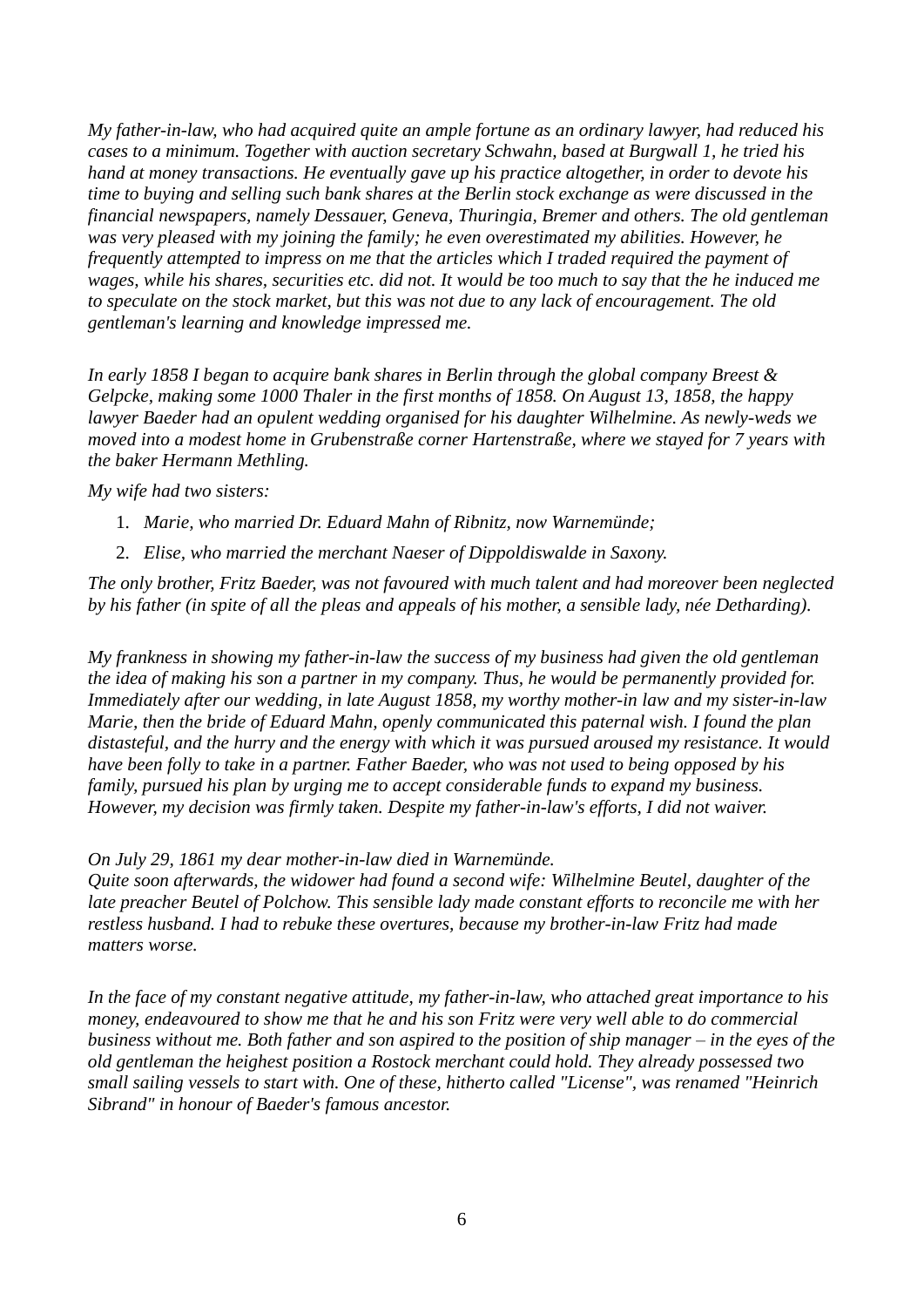*My father-in-law's brothers, the cooper Carl Baeder and the merchant Adolph Baeder, as well as the most wise of the Rostock business men could only shake their heads, when Dr. C.F. Baeder and his son Fritz joined forces with one Paul Schneider:The most noteworthy achievement of this rather wild individual had been to sail his beautiful Rostock-made vessel into Chinese waters without success before finally losing it there. To this person, Baeder and son lent the greater part of 20.000 Thaler for the construction of a new ship, the "China". As long as Captain Paul Schneider had his new ship in the ship yard in Rostock, and the owners were willing to pay for the construction fees, everything was fine. However, when the beautiful ship left the Schnickmann bridge to ship manager Baeder's cheers, I considered Baeder's capital of 20,000 Thaler lost. My misgivings proved to be correct.* 

*In early 1859, my working capital amounted to 9029 Thaler and 6 Shillings. My grocery shop was a success. The year 1858 had yielded a profit of 3898 Thaler and 7 Shillings. But even in the first days of 1859, France was buzzing with rumours of a coming war, and in April the war had fully broken out.*

*The Berlin Stock Exchange was very nervous, and the prices for bank shares, of which I and my father-in-law Baeder possessed plenty, fell daily. During the upsetting weeks and months until July, I believed myself lost and approaching bankruptcy.*

*I now regard these events as a blessing; I vowed that never again would I seek riches, but that I would renounce all speculation in shares, and be content with my nice, quiet grocer's shop. Tranquilly I set out on my business trips. On July 13, 1859 I was accordingly staying at Schönrock's Inn in Neubukow, when the post brought the despatches with the news of the peace agreement which Emperor Franz Joseph and Napoleon III. had signed in Villafranca on July 11, 1859.*

*Once in my room on the first storey, I went down on my knees and prayed more ardently than ever before, thanking God for being thus rescued from bankruptcy.*

*So as not to expose myself to any influence in Rostock regarding my decision to sell all the shares, I went to the nearest post office in Wismar and successively sent out telegraphic orders for the sale of the shares, the prices of which had, incidentally, begun to rise again. My larger package of Dessauer Kredit shares, which I had bought at an average of 45%, was sold at 22½ % by my banker Brust & Gelpcke.* 

*On my arrival in Rostock, my father-in-law reproached me bitterly for these sales, of which I had made no secret. That I acted wisely in casting off the Dessauer shares at 22½%, was, however, proved many years later at Baeder's death, when his shares, which had never earned any interests, had to be sold at the rate of 2½%.*

*The decade from 1858 to 1868 marked a period of success in Mecklenburg. Business ran calmly and soundly. This changed on August 11, 1868, when Mecklenburg was obliged to join the tariff union. The ensuing decree requesting duties to be payed on all goods ex post annoyed the merchants very much. Many of them had cherished the hope that it would not come to any ex post clearance. Various large purchases of goods had been made, which now became unprofitable, or, as often as not, even ensued losses.*

*Despite all protests, the ex post clearance was carried out. This induced Witte, Josephi, Scheel, Siemerling, Pelzer and others to found the General Mecklenburg Trade Association. With strenuous efforts, this association succeeded in ensuring that His Royal Highness, the Grand Duke Friedrich Franz II of Mecklenburg, mitigated the hardships of the ex post clearance, remunerating that part of*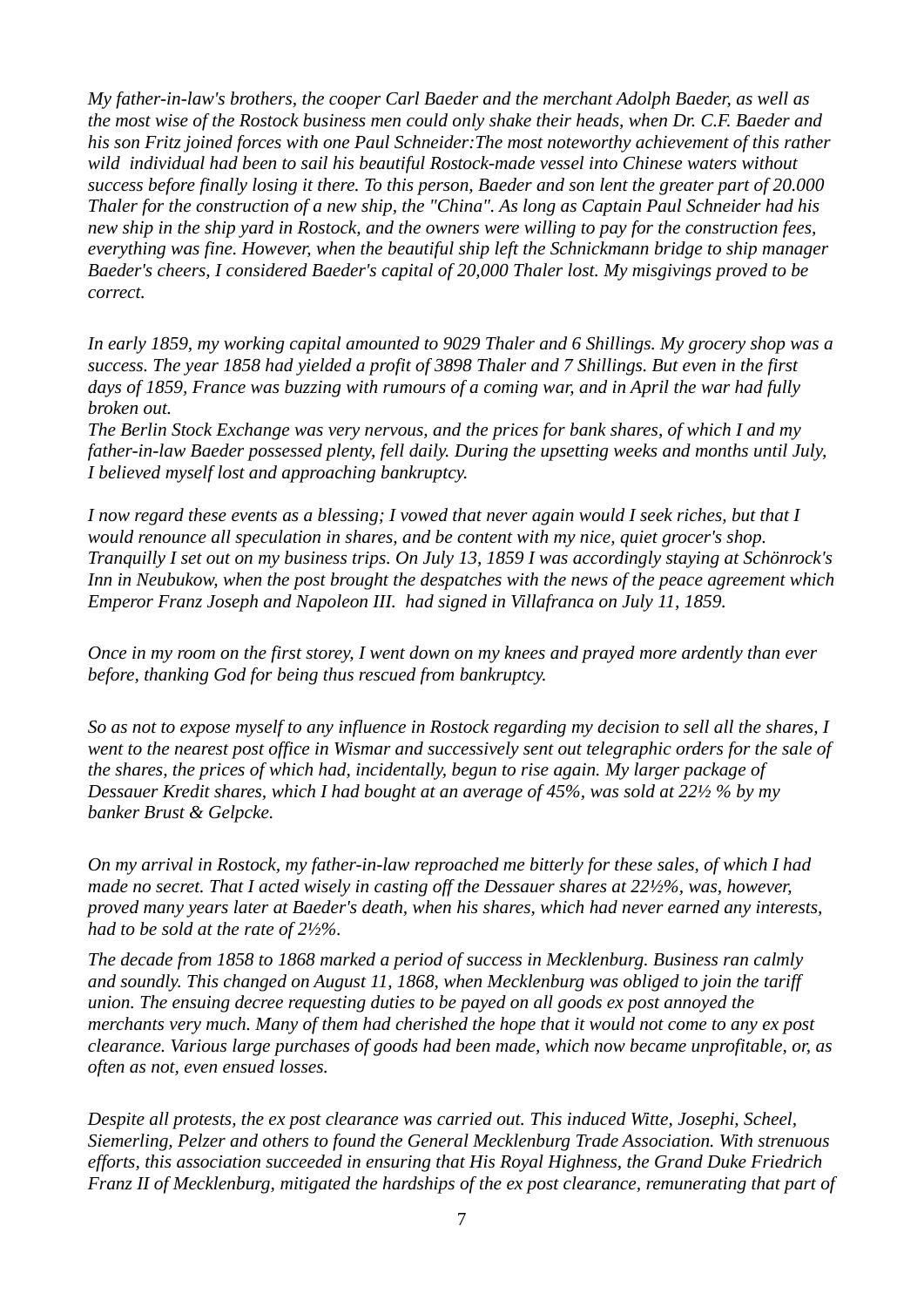*the clearance that had been intended for the Mecklenburg treasury. Mecklenburg's joining the tariff union in August 1868 changed my whole business. The city merchants suffered great losses from the activities of the merchants in the country. – Some of my articles, e.g syrup, which had ensured me an annual profit of 10-12 000 Mark, could no longer be sold by city merchants.* 

*I was obliged to turn my whole business upside down.* 

*Cart grease, a major trade article in my portfolio, could no longer be obtained from Brussels as before. It could now be purchased at a better price and tax-free from factories in the tariff union. However, since resin, the raw material used to produce cart grease, could be imported duty-free from America, I assumed that an according factory would be profitable. In 1870, I decided to act on this assumption, and within six months, the factory had been built.*

*It was then that I discovered to my dismay that the merchants from the tariff union had supplied the whole of Mecklenburg with such large stocks of cart grease that there would be no demand for the product for years to come.*

*My only chance to hold my ground in this tough competition lay in providing the best, purest product. This I was determined to do.* 

*Soon I took advantage of the fact that my competitors were only dealers and had no idea that their goods were adulterated up to 50% with gypsum.*

*With great energy I called on and informed more than 1000 consumers throughout Mecklenburg, from the largest to the smallest clients. I used my own team of horses for that purpose. Being modest in demeanour, I was, in most cases, well received, and often recommended to further customers. Until this day, the loyal clientele I thus acquired is, after more than 30 years, my pride and the firm support of my company; this is a constant source of joy to me.*

*On the Day of Repentance and Prayer, before Christmas 1870, at 6 o'clock in the evening, a fire broke out in the mixing boiler and reduced the grease shelter to cinders. The stills remained operational, and the small factory was quickly repaired; Although the factory was not insured, the damage amounted to only about 600 Thaler. Some 2 years later, another fire broke out when a small still was prematurely opened.* 

*For safety's sake, distillation was taken out of the first factory building, which is now the grease shelter. Instead, the present distillery was built well away from the other parts of the factory. It was a fire-safe building planned by Fritz Saniter.*

*When Wendt & Rudeloff's grange (formerly used for the storage of bones), which was situated on the factory premises, was sold for scrap, I bought it for 150 Thaler. The construction company Blahn converted it into a flat for Geerhahn and a storage space.* 

In November 1876, once again, a fire broke out. The circumstances remain unexplained, although it *was suspected to be the result of arson by one of my workers. The building being insured, the damage was only slight, but a better house was built for Geerhahn, the one he still occupies.*

*Two more factory fires had left no significant damages.Currently, only the supplies in the first court are insured against fire. The distillation is to continue to work uninsured.*

*In order to be near my factory and my workers, I built a small house in 1876/77. I am happy with that decision, because the factory fires have become less frequent.*